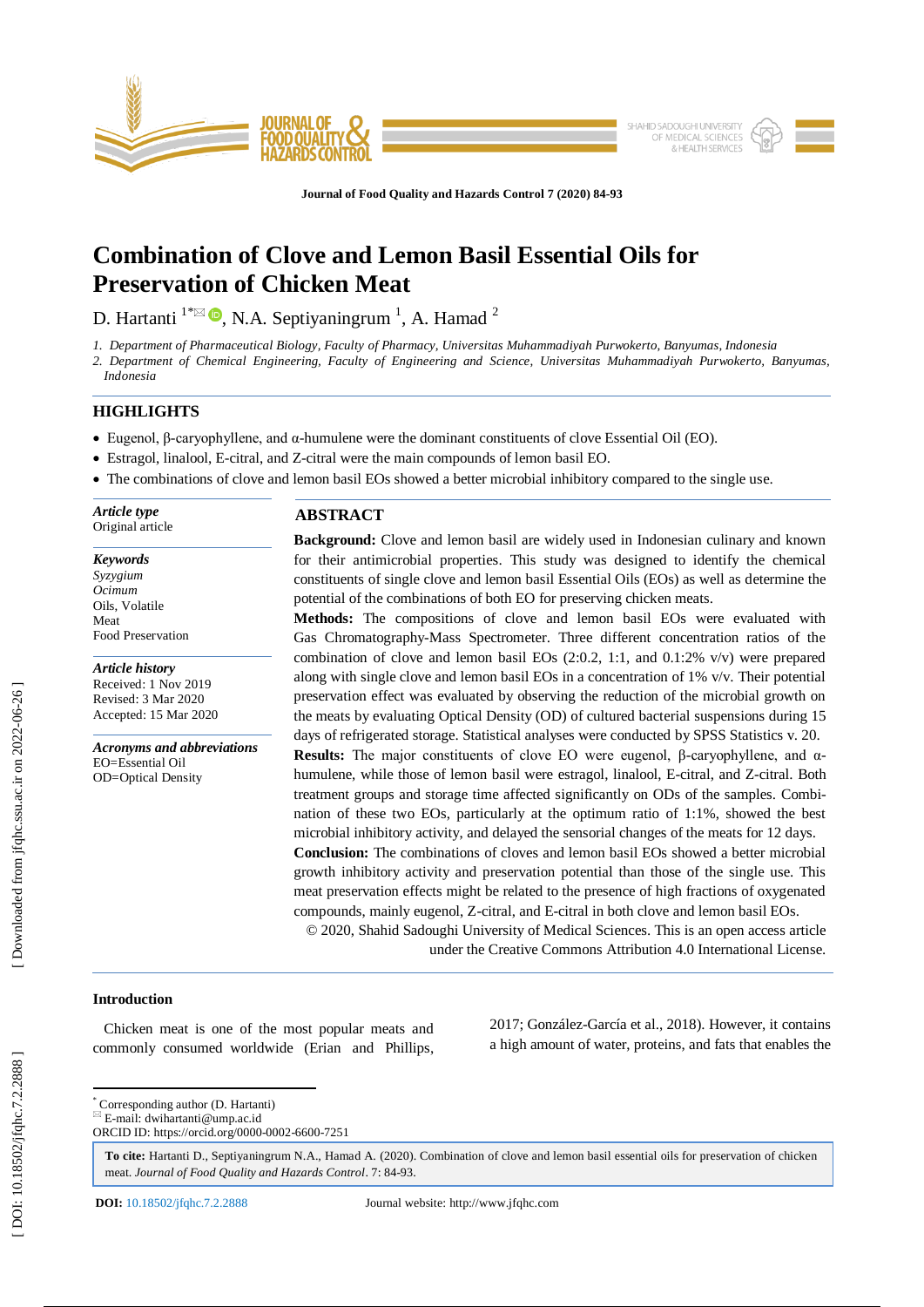growth of microorganisms (Wang et al., 2017). In order to prolong its shelf life and minimize the risk of food borne illness, a preservation process is required for chicken meat (Dave and Ghaly, 2011).

 Chemical preservation efforts on chicken meat have been evaluated by many researchers. The applications of chitosan, nisin, and Essential Oils (EOs) for the mentioned purpose have gained significant interests (Al - Hijazeen et al., 2016; Alnoman et al., 2017; Raeisi et al., 2016). EOs of spices and herbs with profound antimicrobial activity are engaging to be explored further for our familiarity with their taste and aroma in our daily meals. The antimicrobial activity of some plant EOs have been considered beneficial in reducing the growth of the spoilage microorganisms on the foods, and hence protect them from degradation process and eventually result in the improved shelf life (Hyldgaard et al., 2012; Pandey et al., 2017) .

 Clove (*Syzygium aromaticum* L., Myrtaceae) and lemon basil (*Ocimum x africanum* Lour., Lamiaceae) are commonly used in Indonesian culinary. Clove EO is well known as an antimicrobial agent against bacteria and fungi (Hamad et al., 2017; Naveed et al., 2013; Sethi et al., 2013). It has been evaluated in food preservation studies and resulted in moderate to strong efficacy (Hamad and Hartanti, 2015). On the other hand, the antimicrobial activities of lemon basil EO were reported against various microorganisms, including yeasts, common bacterial pathogens, and also the food spoilage ones (Carovic´ -Stanko et al., 2010; Kaya et al., 2008; Khalil, 2013) *.*

 While the single -use of EOs generally resulted in the relatively low to moderate antimicrobial potencies, their uses as a combination were believed to generate the synergistic activities (Bassolé and Juliani, 2012). This synergistic effect is desirable in the application of EO for food preservatives since the lower concentration of respective EOs will not affect the flavor, aroma, and reception level of the food. Combining EOs is expected to increase their antimicrobial activity but also retain the character of the preserved foodstuffs (Rialita et al., 2015).

 Although, the antimicrobial activities and further food preservation potentials of both clove and lemon basil EOs have been described before, most of the reports evaluated them in the single -use. There were no reports on their use in a combination yet for meat preservation. Thus, this study was conducted to analyze the chemical constituents of clove and lemon basil EOs as well as evaluate the potential of their combinations as the natural preservative of chicken meats.

# **Materials and methods**

## *Preparation of plant materials*

 Leaves of clove and aerial parts of lemon basil were respectively collected from Pemalang and Banyumas, Central Java, and Indonesia. The plant materials were authenticated at the Laboratory of Plant Taxonomy, Universitas Jendral Soedirman, Purwokerto, Central Java, and Indonesia. Both plants were dried under the direct sunlight (8 am -3 pm) for 4 days.

# *Extraction of EOs*

 Dried clove and lemon basil were separately distilled with steam and water distillation, as previously conducted by Hartanti et al. (2018). Each distillation process was run for the average time of 7 h. The remained water was absorbed with Na <sup>2</sup>SO <sup>4</sup> and stored in a tightly closed amber vial at a temperature of 4 °C until further analysis.

# *Chemical constituents of EOs*

 EOs were analyzed using a hyphenated Gas Chromatography-Mass Spectrometer (GC-MS, QP2010 SE, Shimadzu, Japan) utilized a dimethylpolysiloxane column (SH -Rxi -5Sil MS, Shimadzu, Japan). The condition of the separation and ionization of the separated constituents followed a previously reported method described by Hartanti et al. (2018). The identification of constituents was conducted by comparing the mass spectrum of each constituent with those available in a spectral library (Wiley 6.0, Wiley Science Solution, USA).

# *Preparation of experimental groups*

 The fresh chicken meats used in this study were obtained from a local market at Purwokerto, Indonesia. The breast meat cubes  $(1\times1\times1$  cm) were immersed in sterile water at a temperature of  $100 \pm 5$  °C for 5 s to reduce the number of microorganisms on their surface. The preservation potential of the combination of clove and lemon basil EOs were evaluated by following a previous report (Hartanti et al., 2018). In brief, three different concentration ratios of the combination of clove and lemon basil EOs  $(2:0.2, 1:1,$  and  $0.1:2%$  v/v) were prepared along with single clove and lemon basil EOs in a concentration of 1% v/v. They were prepared by dissolving EOs in the equal volume of dimethyl sulfoxide (DMSO) and making the final volume of 500 ml with sterile water. DMSO in the water at the concentration of 2% v/v was used as the negative control. The cubed chicken meats were immersed in the EO preparations for 1 min and aseptically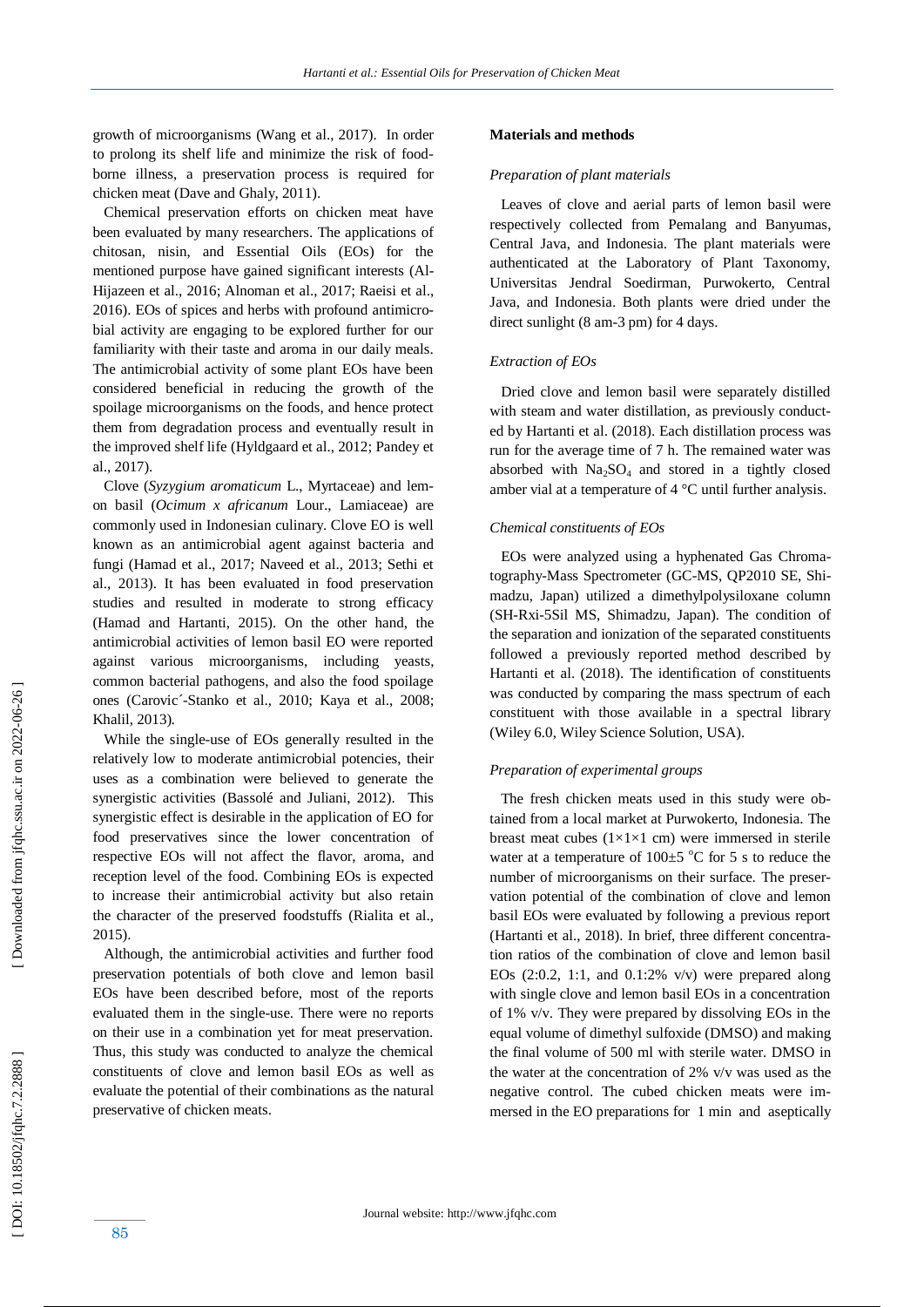kept under refrigerated storage with a temperature of  $5\pm 2$  $\rm{^{\circ}C}$  for 15 days. The indirect enumeration of bacterial growth on the meats and the physical characters of the preserved meats were carried out in 3 -day interval in days 0, 3, 6, 9, 12, and 15.

#### *Microbial analysis*

 On the respective observation days, the bacterial growth on meats was analyzed with an indirect enumeration method, that each cube of meats was put in an Erlenmeyer flask containing 25 ml of sterile nutrient broth medium (Difco, USA), and then manually homogenized by shaking for a min. One ml of suspension was transferred into 9 ml of sterile nutrient broth and then put in an incubator (KS40, IKA, Malaysia) at a temperature of 37 °C for 24 h. The Optical Density (OD) of cultured bacterial suspensions were recorded with the UV -Vis spectrophotometer (UV -1240, Shimadzu, Japan) at a wavelength of 600 nm.

# *Sensorial analysis*

 The sensorial characters of the preserved meats, including odor, texture, and formation of slime were subjectively evaluated by a panel of trained individuals. Those parameters were organoleptically observed soon after the meats were taken from the refrigerated storage. The fresh chicken meats were used as the reference in each observation.

## *Theoretical relative volume calculation*

 The theoretical relative volume of oxygenated compounds and aldehydes-phenols were calculated based on the area of the oxygenated compounds in the GC-MS chromatogram and the volume of each EOs in a given combination (Rialita et al., 2015). A formula as follow was used:

#### Theoritical relative volume =  $(Aa \times Va) + (Ab \times Vb)$

Where *Aa* was the total area of peaks of given compounds in clove EOs, *Va* was the volume of clove EOs used in a particular combination; *Ab* was the total area of peaks of given compounds in lemon basil EOs, *Vb* was the volume of clove EOs used in a particular combination.

## *Statistical analysis*

 All experiments were done in triplicate. The effects of both treatment group and storage time to the OD of the samples were analyzed by two -way analysis of variance (ANOVA) followed by Duncan's tests. The *p* value less than 0.05 between parameter groups was considered as significant differences. The reduction in the microbial count of cultured bacterial suspensions in culture media

was calculated by subtracting the value of the ODs obtained from each treatment group with that of sterile water in culture media as the negative control on the same observation day. The differences between the mean of the OD reduction among the treatment groups were further analyzed by two -way analysis of variance followed by Duncan's tests, in which the significant difference was set at  $p<0.05$ . The OD reduction was denoted as 0 if the OD of a treatment group was higher than the negative control. All statistical analyses were conducted with the general procedures of IBM SPSS Statistics v. 20 (IBM, USA).

# **Results**

 The steam and water distillation of clove and lemon basil dried plant materials produced EOs with a yield of 0.84 and 0.76%, respectively. In total, 17 chemical constituents were detected in the clove EO, mainly eugenol, trans-β-caryophyllene, and α-humulene. On the other hand, lemon basil EO constituted of 11 constituents with estragole, linalool L, E-citral, and Z-citral as major compounds. In addition, E -citral, eugenol, α -copaene, trans - β -caryophyllene, α -humulene, δ -cadinene, and also caryophyllene oxide were detected in both EOs (Table 1).

 The bacterial growth on the meats during storage was enumerated by an indirect method utilizing OD of the culture of the meats. Our result showed that both treatment groups  $(p=0.000)$  and storage time  $(p=0.000)$ affected the ODs of the cultured samples. The simple main effects analysis regarding the treatment groups showed that the ODs of negative control were comparable to those of single clove and lemon basil EOs (*p*=0.612). However, OD of the samples in day 0 was significantly lower than the other storage period, i.e. days 3, 9, and 15. The analysis of simple main effects showed that there were no differences between days 3, 9, and 15  $(p=0.098)$  (Table 2).

 Sensorial characteristic of differect meat groups during storage is shown in Table 3. The meats treated in the negative control started to be off-odor, softer; and showed the presence of slime on day 3. Regarding sensorial characteristics, the preservation potential of the combination of clove and lemon basil EOs in a ratio of 0.2:2% was 9 days, while those in the ratios of 2:0.2 and 1:1% were 12 days, respectively (Figure 1).

 The theoretical relative volume of oxygenated compounds, as well as aldehydes and phenols in each concentration ratio of the combination of clove and lemon basil EOs were calculated in order to find the relationship between the preservation potentials with their chemical compounds. The theoretical relative volume of oxygenat -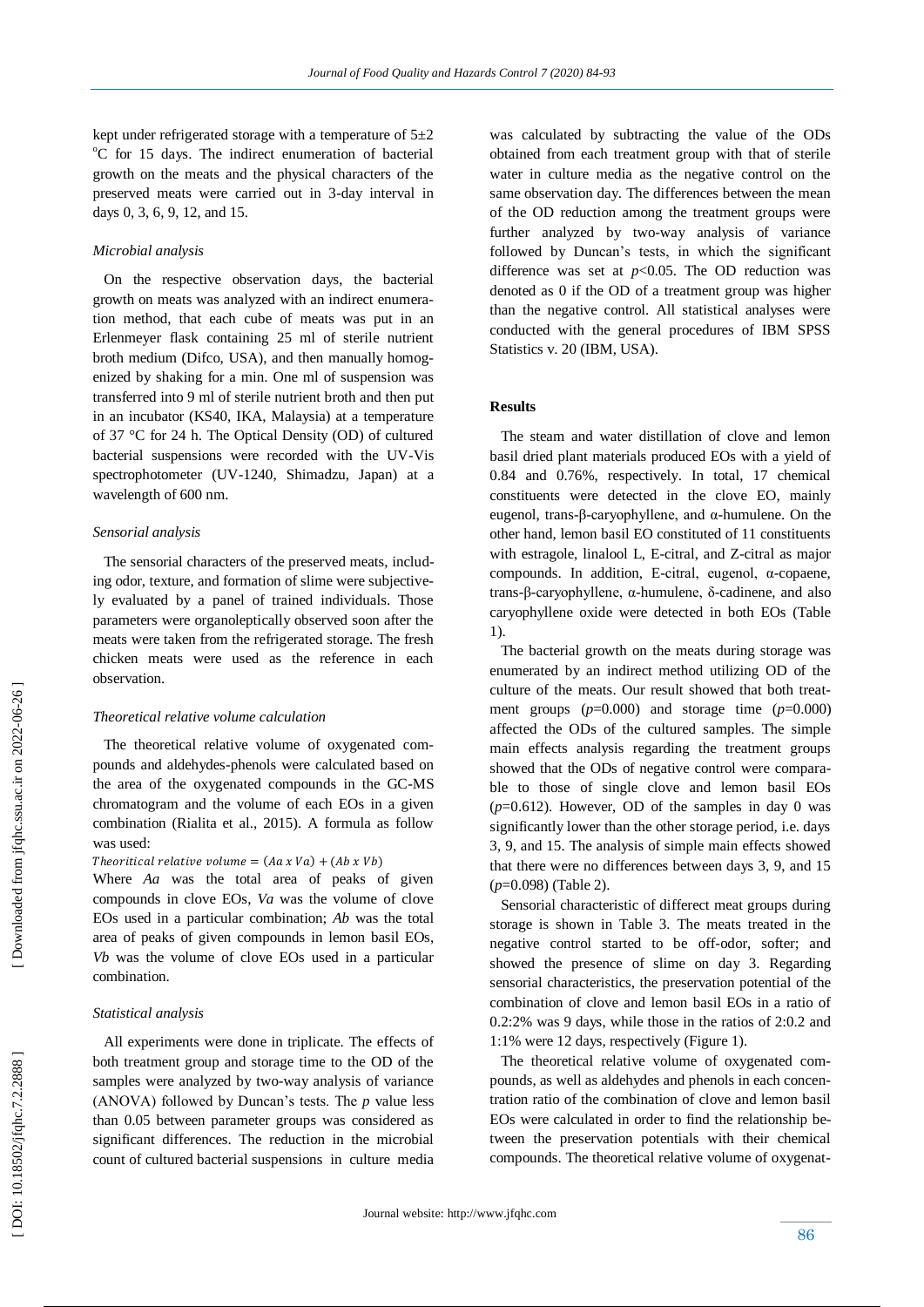ed compounds in combinations of both EOs at all ratios was found to be higher than in single use, with the highest value was shown by the ratio of 0.2:2 and 1:1%. The highest theoretical relative volume of aldehydes and phenols were shown by the combination of EOs in the ratio of 2:0.2% , followed by 1:1% (Figure 2).

## **Table 1:** Chemical constituents of clove and lemon basil essential oils

| Chemical constituents               | Retention time (min) | Area $(\% )$ |             |
|-------------------------------------|----------------------|--------------|-------------|
|                                     |                      | Clove        | Lemon basil |
| 3,3-Dimethylpentane                 | 2.075                | 0.14         |             |
| 2-Methylhexane                      | 2.136                | 0.22         |             |
| 2,3- Dimethylpentane                | 2.170                | 0.08         |             |
| 3- Methylhexane                     | 2.209                | 0.21         |             |
| 3-Ethylpentane                      | 2.301                | 0.17         |             |
| n-Heptane                           | 2.420                | 0.09         |             |
| Methylcyclohexane                   | 2.737                | 0.03         |             |
| 1-Ethyl butyl hydroperoxide         | 8.869                | 0.05         |             |
| Linalool oxide                      | 15.795               |              | 0.35        |
| Linalool                            | 17.830               |              | 18.9        |
| Estragole                           | 24.372               |              | 55.78       |
| Z-Citral                            | 27.028               |              | 6.54        |
| E-Citral                            | 28.916               | 0.05         | 10.06       |
| $\alpha$ -Cubebene                  | 32.604               | 0.56         |             |
| Eugenol                             | 32.772               | 67.0         | 0.64        |
| $\alpha$ -Copaene                   | 33.721               | 0.56         | 0.15        |
| Trans-β-caryophyllene               | 35.297               | 25.64        | 1.51        |
| $\alpha$ -Humulene                  | 36.505               | 2.66         | 0.45        |
| $\Delta$ -Cadinene                  | 37.063               | 0.07         | 0.11        |
| <b>B-Farnesene</b>                  | 37.457               | 0.15         |             |
| Caryophyllene oxide                 | 40.270               | 0.86         | 0.26        |
| Total area                          |                      | 98.54        | 94.75       |
| Total hydrocarbon compounds         |                      | 29.93        | 2.22        |
| Total oxygenated compounds          |                      | 68.61        | 92.53       |
| Total phenol and aldehyde compounds | 67.05                | 17.24        |             |

**Table 2:** The Optical Density (OD) of cultured chicken meats treated with clove and lemon basil essential oils during storage

| <b>Treatments</b>             |                                 | OD                            |                               |                               |                               |                                 |  |
|-------------------------------|---------------------------------|-------------------------------|-------------------------------|-------------------------------|-------------------------------|---------------------------------|--|
|                               | Day 0                           | Day 3                         | Day 6                         | Day 9                         | Day 12                        | Day 15                          |  |
| Negative control              | $0.681 + 0.080$ <sup>Ba</sup>   | $1.324 + 0.053$ <sup>Bc</sup> | $0.947+0.077$ <sup>Bb</sup>   | $1.286 + 0.051$ <sup>Bc</sup> | $0.811 + 0.042$ <sup>Bb</sup> | $1.200 \pm 0.212$ <sup>Bc</sup> |  |
| Clove 1%                      | $0.849 \pm 0.182$ <sup>Ba</sup> | $1.074 + 0.065$ <sup>Bc</sup> | $0.942 + 0.012$ <sup>Bb</sup> | $1.191 + 0.048$ <sup>Bc</sup> | $0.772+0.047$ <sup>Bb</sup>   | $1.300+0.153$ <sup>Bc</sup>     |  |
| Lemon basil 1%                | $0.910\pm0.177$ <sup>Ba</sup>   | $1.222+0.031$ <sup>Bc</sup>   | $0.848 + 0.059$ <sup>Bb</sup> | $1.136 + 0.044$ <sup>Bc</sup> | $0.861 + 0.043$ <sup>Bb</sup> | $1.250+0.191$ <sup>Bc</sup>     |  |
| Clove-lemon basil $(2:0.2\%)$ | $0.599 \pm 0.156$ Aa            | $0.884 + 0.072$ <sup>Ac</sup> | $0.944+0.062$ <sup>Ab</sup>   | $1.068 + 0.043$ <sup>Ac</sup> | $0.822+0.024$ <sup>Ab</sup>   | $1.127 + 0.146$ <sup>Ac</sup>   |  |
| Clove-lemon basil $(1:1\%)$   | $0.511 \pm 0.040$ <sup>Aa</sup> | $1.106 + 0.026$ <sup>Ac</sup> | $0.771 + 0.006$ <sup>Ab</sup> | $0.970 + 0.056$ <sup>Ac</sup> | $0.763+0.016$ <sup>Ab</sup>   | $1.116 + 0.024$ <sup>Ac</sup>   |  |
| Clove-lemon basil $(0.2:2\%)$ | $0.666 \pm 0.097$ Aa            | $0.974 + 0.058$ <sup>Ac</sup> | $0.891 + 0.022$ <sup>Ab</sup> | $1.044 \pm 0.038$ Ac          | $0.903+0.043$ <sup>Ab</sup>   | $0.913+0.109$ <sup>Ac</sup>     |  |

Clove-lemon basil  $(0.2:2\%)$   $0.666\pm0.097$  Aa  $0.974\pm0.058$  Ac  $0.891\pm0.022$  Ab  $1.044\pm0.038$  Ac  $0.903\pm0.043$  Ab  $0.913\pm0.109$  Ac Different superscripted letters within the same column (A-B) and row (a-c) indicated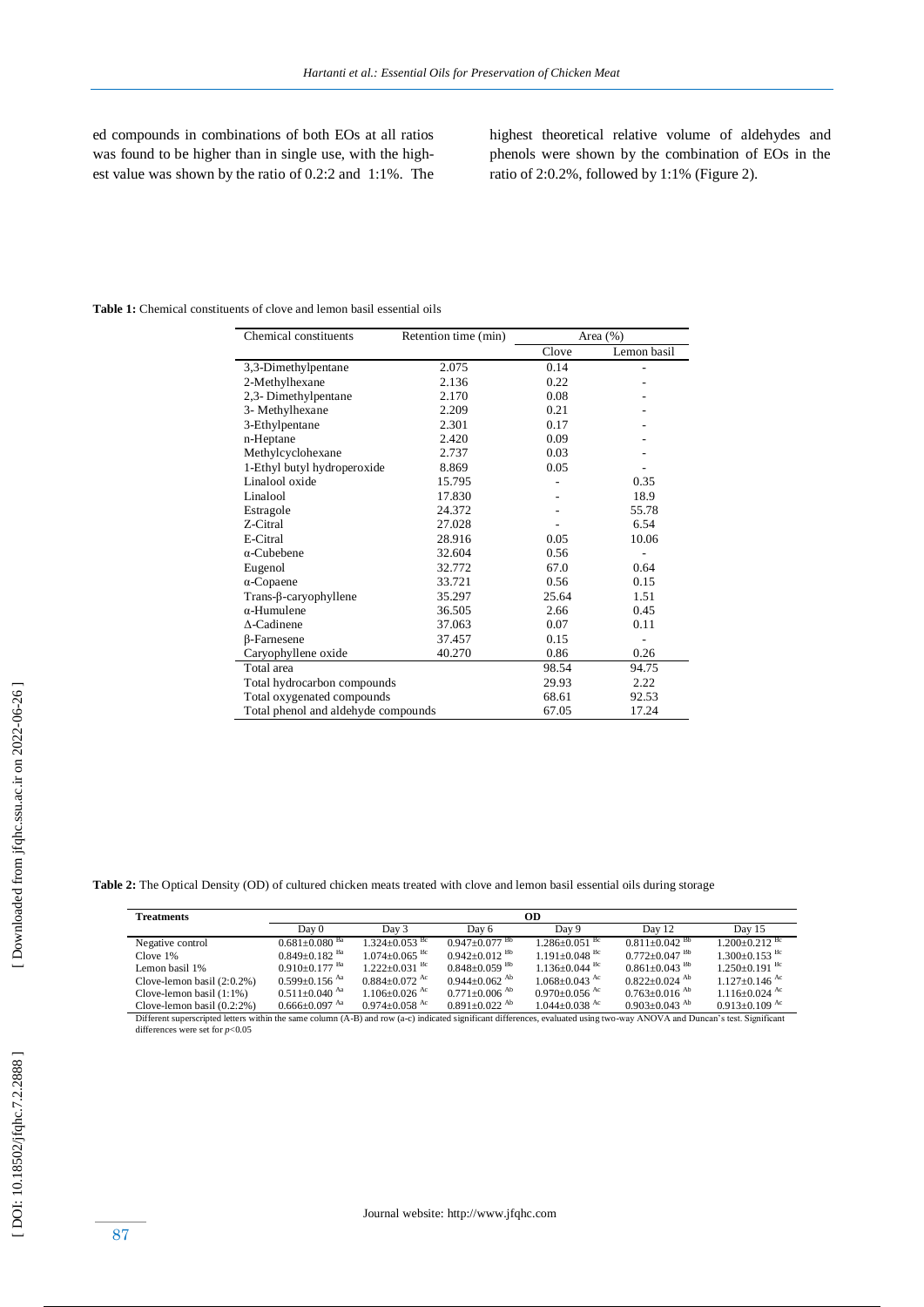| <b>Treatment groups</b>       | <b>Characters</b> | Storage time (day) |                |                |                |                        |                        |
|-------------------------------|-------------------|--------------------|----------------|----------------|----------------|------------------------|------------------------|
|                               |                   | $\mathbf{0}$       | 3              | 6              | 9              | 12                     | 15                     |
|                               | Odor              | FC                 | $Off-odor +$   | $Off-odor +$   | $Off-odor++$   | $Off-odor ++$          | $Off-odor ++$          |
| Negative control              | Texture           | FC                 | $Softer +$     | $Softer +$     | Softer $++$    | Softer $++$            | Softer $++$            |
|                               | Slime formation   | N <sub>0</sub>     | $Yes +$        | $Yes +$        | $Yes ++$       | $Yes ++$               | $Yes +++$              |
|                               | Odor              | AC                 | AC             | AC             | $AC -$         | $AC -$                 | $AC -$ , off-odor +    |
| Clove $1\%$                   | Texture           | FC                 | FC             | FC             | $Firmer +$     | $Firmer +$             | $F$ irmer $++$         |
|                               | Slime formation   | N <sub>0</sub>     | No             | N <sub>0</sub> | $Yes +$        | $Yes +$                | $Yes ++$               |
|                               | Odor              | ALB                | ALB            | ALB            | $ALB -$        | ALB $-$ , off-odor $+$ | $Off-odor++$           |
| Lemon basil 1%                | Texture           | FC                 | FC             | FC             | $Softer +$     | $Softer +$             | Softer $++$            |
|                               | Slime formation   | N <sub>0</sub>     | No             | N <sub>0</sub> | $Yes +$        | $Yes ++$               | $Yes ++$               |
|                               | Odor              | AC                 | AC             | AC             | AC             | AC                     | $AC -$ , off-odor +    |
| Clove-lemon basil $(2:0.2\%)$ | <b>Texture</b>    | FC                 | FC             | FC             | FC             | FC                     | $Firmer +$             |
|                               | Slime formation   | N <sub>0</sub>     | N <sub>0</sub> | No             | N <sub>0</sub> | N <sub>0</sub>         | $Yes +$                |
|                               | Odor              | AC                 | AC             | AC             | AC             | AC                     | $AC -$ , off-odor +    |
| Clove-lemon basil $(1:1\%)$   | Texture           | FC                 | FC             | FC             | FC             | FC.                    | $Firmer +$             |
|                               | Slime formation   | N <sub>0</sub>     | No             | N <sub>0</sub> | No             | N <sub>0</sub>         | $Yes +$                |
|                               | Odor              | ALB                | ALB            | ALB            | ALB            | $ALB -$ , off-odor $+$ | ALB $-$ , off-odor $+$ |
| Clove-lemon basil $(0.2:2\%)$ | Texture           | FC                 | FC             | FC             | FC             | $Softer +$             | Softer $++$            |
|                               | Slime formation   | N <sub>0</sub>     | No             | No             | N <sub>0</sub> | $Yes +$                | $Yes ++$               |

# **Table 3:** Sensorial characteristic of chicken meats treated with clove and lemon basil essential oils during storage

AC: Aromatic Clove ALB: Aromatic Lemon Basil FC: Fresh Chicken

3 6 9 12 15 Clove 1% Lemon basil 1% Clove -lemon basil (2:0.2%) Clove -lemon basil (1:1%) Clove -lemon basil (0.2:2%)

**Figure 1:** The effect of combinations of clove and lemon basil essential oils to their preservation potential for the chicken meats during various **Example 1:** The effect of combinations of storage time  $(0, 3, 6, 9, 12, 12)$  and 15 days)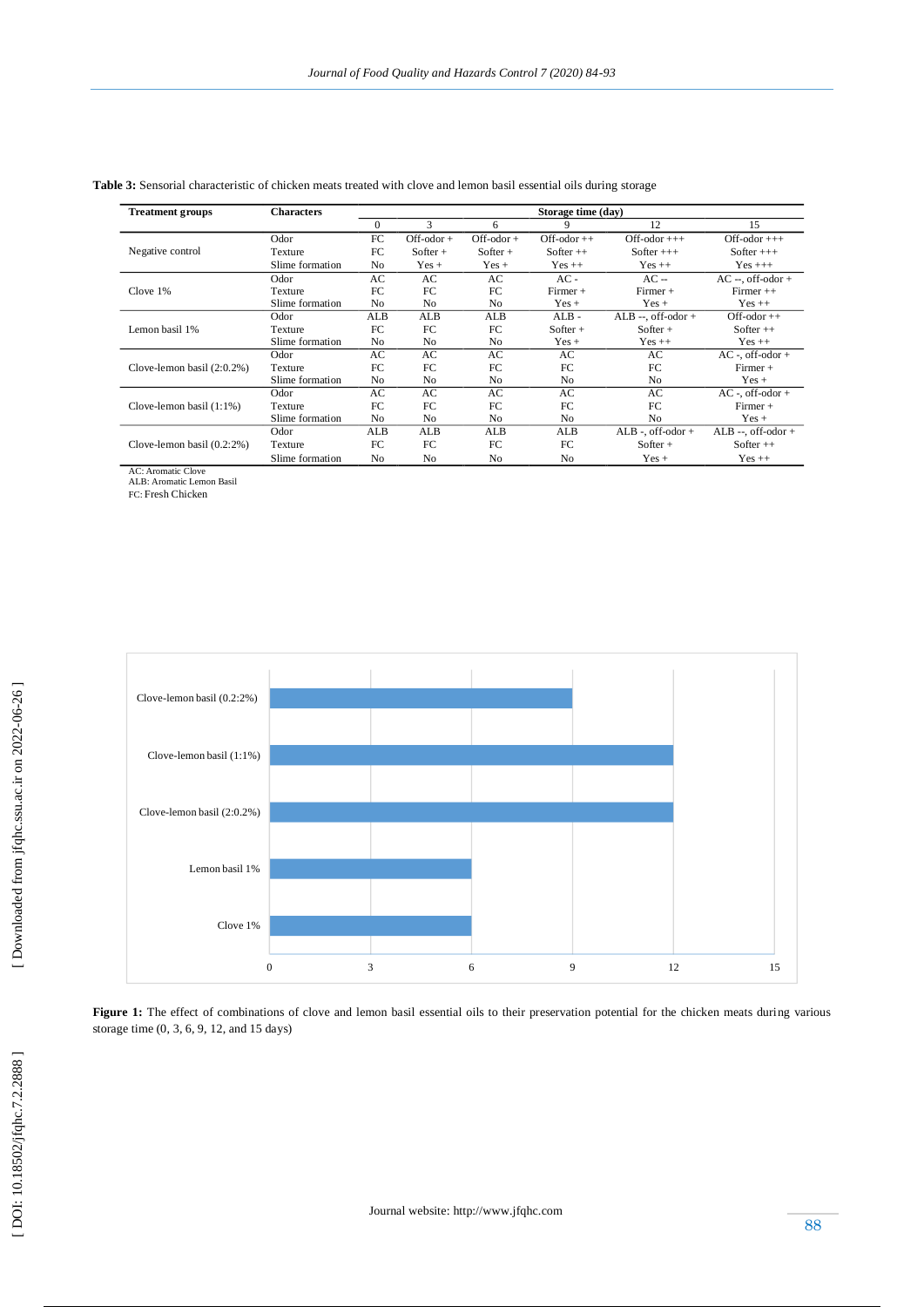

**Figure 2:** The profile of theoretical relative volume of oxygenated compounds as well as aldehydes and phenols in each concentration ratios of the combination of clove and lemon basil essential oils

## **Discussion**

 The Indonesian clove EO mainly consisted of eugenol, which is typical as the most abundant constituent. However, the concentration of eugenol and composition of other less dominant constituents are varied based on the source of the clove. In agreement with our finding, De -Oliveira et al. (2013) stated that clove EO obtained from Brazil majorly contains eugenol (89.8%), trans caryophyllene  $(5.9\%)$ , and  $\alpha$ -humulene  $(2.3\%)$ . However, a different composition of clove EO from Egypt was reported with eugenol (76.4%), camphene (3.0%), and lupeol (1.9%) as the main constituents (Mohamed et al., 2018). The major constituents of lemon basil EO in this study were similar with a report (Tangpao et al., 2018) in which estragole (68.5), E -citral (6.7%), and Z -citral (4.4%) were the principal components lemon basil EO collected in Chiang Mai, Thailand. Another variation in the composition of lemon basil EO was reported by Avetisyan et al. (2017) from Kotayk, Armenia, which contained major constituents of nerol (23.0%), E -citral (15.8%), and Z -citral (4.9%). Also, citrals (55.0 -75.5%), γ -bisabolene (2.6 -9.5%), nerol (1.7 -8.9%), geraniol (1.5 - 6.5%), linalool  $(1.1-6.0\%)$ , and β-caryophyllene  $(0.7-$ 3.2%) were identified the main constituents of lemon

basil EOs originated from the northern India (Padalia et al., 2018); all of those six compounds were also detected in our study. The variation in the composition of compounds in plant EOs is considered as the result of seasonal factors, geographical origin, as well as harvesting and post -harvest drying methods (Padalia et al., 2018; Toncer et al., 2017; Usai et al., 2016).

 In this study, the microbial growth on the meats during storage was enumerated by an indirect method utilizing OD of the cultured meats. The varied initial microbial loading among treatment groups represented the insufficient surface microbial reducing process, as rinsing the meats in sterile water does not equally minimize the microbial counts (Bawcom et al., 1995). Those microbes were mainly from the skin, where the primary microbial contamination occurs and the normal bacterial flora lives. In order to minimize the excessive initial microbial loading, the use of skinless breast chicken fillet is suggested (Hinton and Cason, 2007; Hulankova et al., 2018).

 The microbial growth in meats in single clove and lemon basil EOs groups was comparable to that in negative control groups, while those in combination EOs groups in all concentration ratios were significantly lower.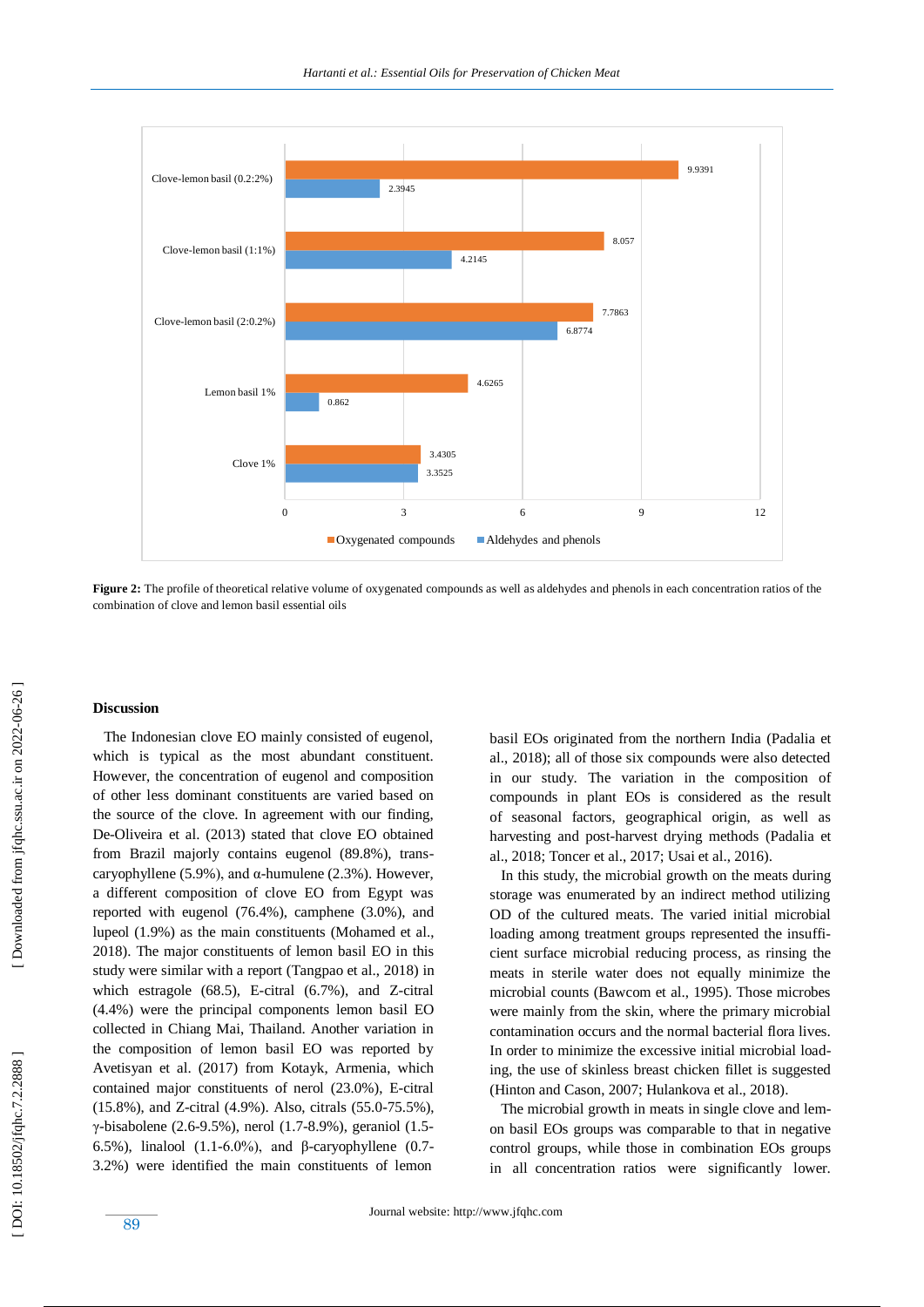However, the erratic pattern of the microbial growth with the storage time in this study hindered us from concluding based on this data. Generally, the microbial growth of cultured food samples are increasing with time following the bacterial growth curve as reported previously in preserved hake fillets using *Photobacterium* sp. and *Shewanella* sp. as the models (Antunes -Rohling et al., 2019) and cooked ground beef using a mutant *Clostridium botulinum* as the model (Huang, 2018). The OD -based enumeration does not selectively measure the living microbial cells in the cultured medium; it also calculates the dead ones, as well as the friable particles and insoluble slime that are resulted from the putrefaction process. Hence, the samples tended to be more concentrated, in which the deviation of the Beer -Lambert Law took place and subsequently affected the discerned OD (Mäntele and Deniz, 2017).

 As the erratic pattern of microbial growth was observed in this study, ODs alone could not be utilized as the parameter of the microbial growth inhibitory activity of the EOs. We used the reduction in OD as the parameter, which represented the capability of a given treatment group in reducing the microbial growth relative to that of the negative control. The more pronounced OD reduction of a given cultured sample indicated the better microbial growth inhibitory activity of the EOs used. In this study, both clove and lemon basil EOs showed a significantly lower microbial growth inhibitory activity on the meats compared to the combination ones. Our data could not describe the detailed mechanisms of antibacterial activity of both EOs, but they might induce microbial cell death by affecting the microbial membrane integrity as other studies reported. Individually, clove EO inhibits microbial growth by the mechanism of inducing cell lysis, which both cell wall and membrane of *Escherichia coli* and *Bacillus subtilis* were significantly damaged (Rhayour et al., 2003).

 Besides, it was also mediated by oxidative stress, loss of motility, and also changes in the expression of virulence-associated genes, as observed in *Campylobacter jejuni* (Kovács et al., 2016). Until now, there is no proved evidence on the mechanisms of action of the antibacterial activity of lemon basil EO yet. However, it was recently reported that linalool, the main constituent of lemon basil EO, inhibits bacterial growth by disrupting the membrane integrity in *Pseudomonas aeruginosa* (Liu et al., 2020).

 The current study result was similar to our previous work (Hamad et al., 2019) that both clove and lemon basil EOs, in combination with other plant EOs demonstrated a higher antibacterial effect compared to the single one. In the combination of lemon basil and lemongrass EOs, all given concentration ratios showed a significantly better microbial growth inhibitory activity on the chicken fillet during 9 days of refrigerated preservation. Similarly, the vapor phase of a combination of clove and cinnamon EOs at the ratio of 1:1 showed more excellent antibacterial activity against food -borne *Yersinia enterocolitica, Listeria monocytogenes,* and *Enterococcus faecalis* (Goni et al., 2009). Besides, the combination of creeping blepharis and tosign thyme EOs in a ratio of 1:1 demonstrated the more pronounced antibacterial activities against methicillin-resistant *Staphylococcus aureus*, methicillin-susceptible *S. aureus*, antibiotic-resistant *Klebsiella pneumoniae* and *E. coli* strains than those of the respective single EO (Gadisa et al., 2019). In the food as the matrix model, the combination of lemongrass and onion EOs generated a more significant reduction in the growth of *E. coli, L. monocytogenes,* and *S. aureus* on the spinach and romaine lettuce leaves compared to the single -use of each EO (Ortega -Ramirez et al., 2017)

 The superior antimicrobial activity of the combination of EOs might be related to the synergistic antimicrobial effects resulting from the interaction of the two EOs. However, our study did not evaluate the interaction effects between clove and lemon basil EOs. Generally, the synergistic effects are mediated by the mechanisms of inhibition of the common biochemical pathway, inhibition of protective enzymes, and also enhancement of the uptake of the EO (Bassolé and Juliani, 2012). Evaluated with the checkerboard method, the combination of lemongrass and Kachi grass EOs was proven to exert synergistic antibacterial effects against *S. aureus, L. monocytogenes, Enterobacter aerogenes,* and *Salmonella* Typhimurium (Bassolé et al., 2011). Another example of synergistic antibacterial activity against *S. aureus* was shown by the combination of basil and bergamot EOs, which killed the bacterium by damaging the cell membrane integrity (Ly et al., 2011).

 The presence of microbes causes changes in the sensorial characters of the meats. These spoilage microorganisms can broke proteins and lipids down, resulting in the changes in texture and odor, as well as the slime formation on the meats (Dave and Ghaly, 2011). Nonanal, octanal, heptanal, pentanal, hexanal, and dimethyl trisulfide were the compounds responsible for the off odor of chicken meat produced by lipid oxidation process (Jayasena et al., 2013). Hence, the preservation potential of the EOs might have resulted from antimicrobial and antioxidant activities. Previously, clove EO was known for capable of increasing the oxidative stability of tilapia meat during cooking (Ramezani -Fard et al., 2016). Antioxidant activity of clove EO was shown in blue -fin tuna during refrigerated storage (Echeverría et al., 2018).

 According to the current research, combination of clove and lemon basil EOs improved the sensorial properties of chicken meats during storage period of times. The preservation of bluefish (*Pomatomus saltatrix*) with 1%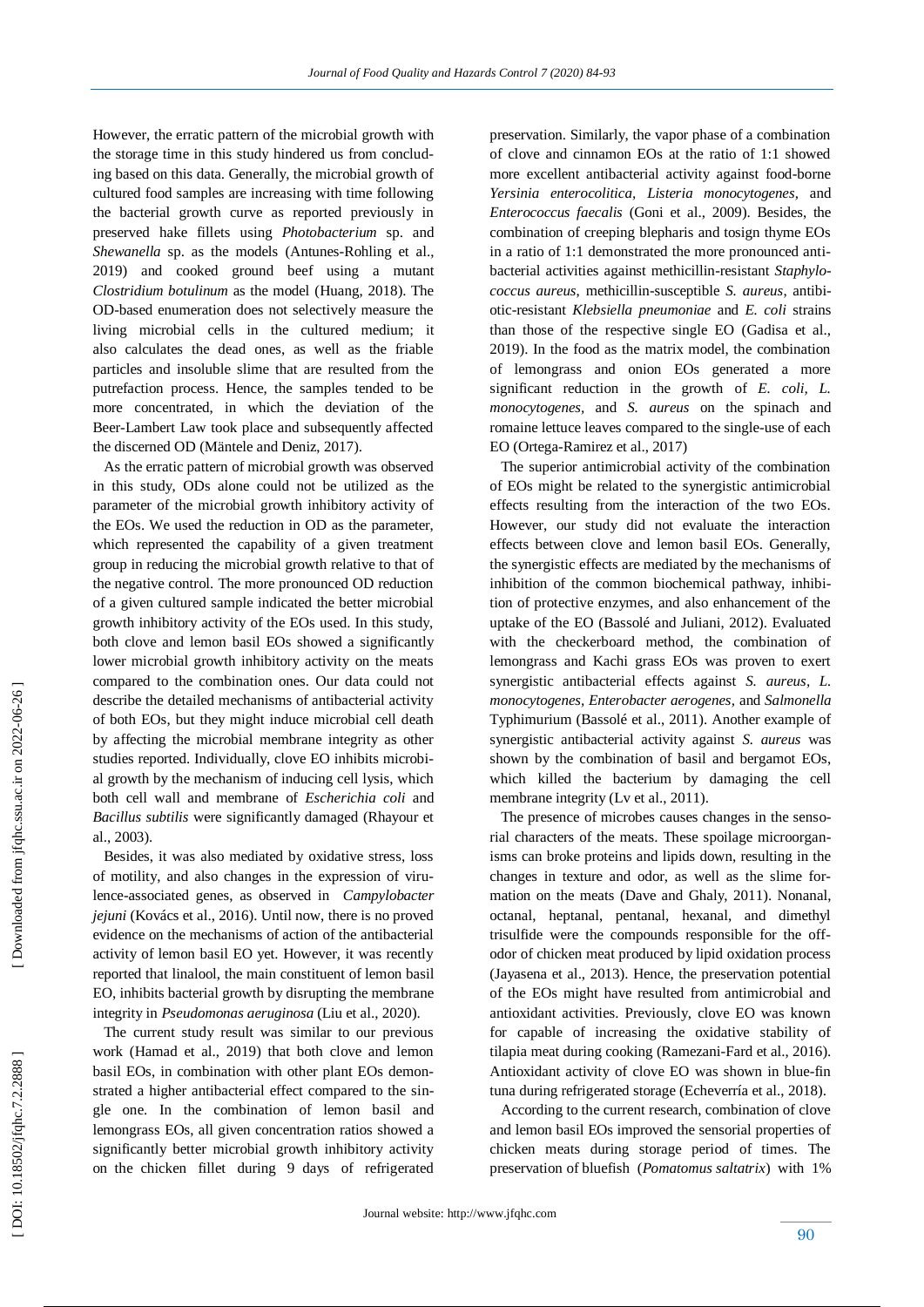of thyme and laurel EOs improved the fish shelf life by 3-4 days under iced storage (Erkan et al., 2011). Similar finding was revealed by Ghabraie et al. (2016) who evaluetd the sensorial quality of ground meats treated by combination of Chinese cinnamon and common cinnamon EOs.

 Each compound in a given EO contributes differently to its overall antimicrobial activity and further food preservation potential. The oxygenated compounds are generally recognized to have a superior antimicrobial activity compared to that of the hydrocarbons, while aldehydes and phenols are considered to demonstrate the best antimicrobial activity among other compounds (Chouhan et al., 2017; El -Shenawy et al., 2015). The theoretical relative volume of oxygenated compounds supported our findings in the enumeration of bacterial growth on the meats and was similar to our previous data (Hamad et al., 2019; Hartanti et al., 2018). The combination of clove and lemon basil EOs at the concentration ratios of 2:0.2 and 1:1% showed the highest theoretical relative volume of oxygenated compounds as well as the best microbial growth inhibitory activity. Nearly, all oxygenated compounds in clove EO were phenols (eugenol) and aldehydes (E -citral), while lemon basil EO only contained a much lower fractions eugenol, Z -citral, and E -citral. The potent antimicrobial activity of clove EO has been linked to its eugenol content; however, the interaction between eugenol with other phenolic and alcohol compounds was reported generating synergistic or additive antimicrobial effects (Bassolé and Juliani, 2012) .

# **Conclusion**

 The combinations of cloves and lemon basil EOs showed a better microbial growth inhibitory activity and preservation potential than those of the single use. At the optimum ratio of 1:1%, the combinations of cloves and lemon basil EOs reduced the microbial count on the meats and delaying the changes in sensorial characters of chicken meats for 12 days during refrigerated storage . This meat preservation effects might be related to the presence of high fractions of oxygenated compounds, mainly eugenol, Z -citral, and E -citral in both clove and lemon basil EOs.

# **Author contributions**

91

 D.H., N.A.S., and A.H. designed the study and analyzed the data; N.A.S. and A.H. conducted the experimental work; D.H. and A.H. wrote the manuscript. All authors read and approved the final manuscript.

#### **Conflicts of interest**

 All the authors declared that this is no conflict of interest in this study.

## **Acknowledgements**

 The authors would like to express their appreciation to the Directorate General of Higher Education, Ministry of Research, Technology, and Higher Education, the Republic of Indonesia, for financial support of this study.

#### **Reference s**

- Al -Hijazeen M., Lee E.J., Mendonca A., Ahn D.U. (2016). Effect of oregano essential oil (*Origanum vulgare* subsp*. hirtum*) on the storage stability and quality parameters of ground chicken breast meat. *Antioxidant.* 5: 18. [DOI: 10.3390/ antiox5020018]
- Alnoman M., Udompijitkul P., Sarker M.R. (2017). Chitosan inhibits enterotoxigenic *Clostridium perfringens* type A in growth medium and chicken meat. *Food Microbiology.* 64: 15 -22. [DOI: 10.1016/j.fm.2016.11.019]
- Antunes -Rohling A., Artaiz Á., Calero S., Halaihel N., Guillén S., Raso J., Álvarez I., Cebrián G. (2019). Modelling microbial growth in modified -atmosphere -packed hake (*Merluccius merluccius*) fillets stored at different temperatures. *Food Research International*. 122: 506 -516. [DOI: 10.1016/j. foodres.2019.05.018]
- Avetisyan A., Markosian A., Petrosyan M., Sahakyan N., Babayan A., Aloyan S., Trchounian A. (2017). Chemical composition and some biological activities of the essential oils from basil Ocimum different cultivars. *BMC Complementary and Alternative Medicine*. 17: 60. [DOI: 10.1186/s12906 -017 - 1587 -5]
- Bassolé I.H.N., Juliani H.R. (2012). Essential oils in combination and their antimicrobial properties. *Molecules*. 17: 3989-4006. [DOI: 10.3390/molecules17043989]
- Bassolé I.H.N., Lamien -Meda A., Bayala B., Obame L.C., Ilboudo A.J., Franz C., Novak J., Nebié R.C., Dicko M.H. (2011). Chemical composition and antimicrobial activity of *Cymbopogon citratus* and *Cymbopogon giganteus* essential oils alone and in combination. *Phytomedicine.* 18: 1070 -1074. [DOI: 10.1016/j.phymed.2011.05.009]
- Bawcom D.W., Thompson L.D., Miller M.F., Ramsey C.B. (1995). Reduction of microorganisms on beef surfaces utilizing electricity. *Journal of Food Protection.* 58: 35 -38. [DOI: 10.4315/0362 -028X -58.1.35 ]
- Carovic´ -Stanko K., Orlic´ S., Politeo O., Strikić F., Kolak I., Milos M., Satovic Z. (2010). Composition and antibacterial activities of essential oils of seven *Ocimum taxa*. *Food Chemistry.* 119: 196 -201. [DOI: 10.1016/j.foodchem.2009.06.010]
- Chouhan S., Sharma K., Guleria S. (2017). Antimicrobial activity of some essential oils -present status and future perspectives. *Medicines.* 4: 58. [DOI: 10.3390/medicines4030058]
- Dave D., Ghaly A.E. (2011). Meat spoilage mechanisms and preservation techniques: a critical review. *American Journal of Agricultural and Biological Sciences.* 6: 486 -510. [DOI: 10.3844/ajabssp.2011.486.510]
- De -Oliveira T.L.C., Cardoso M. D.C., Soares R. D.A., Ramos E.M., Piccoli R.H., Tebaldi V.M.R. (2013). Inhibitory activity of *Syzygium aromaticum* and *Cymbopogon citratus* (DC.) Stapf. essential oils against *Listeria monocytogenes* inoculated in bovine ground meat. *Brazilian Journal of Microbiology*. 44: 35 7 -365. [DOI: 10.1590/S1517 -83822013005000040]
- Echeverría I., López -Caballero M.E., Gómez -Guillén M.C., Mauri A.N., Montero M.P. (2018). Active nanocomposite films based on soy proteins -montmorillonite - clove essential oil for

Downloaded from jfqhc.ssu.ac.ir on 2022-06-26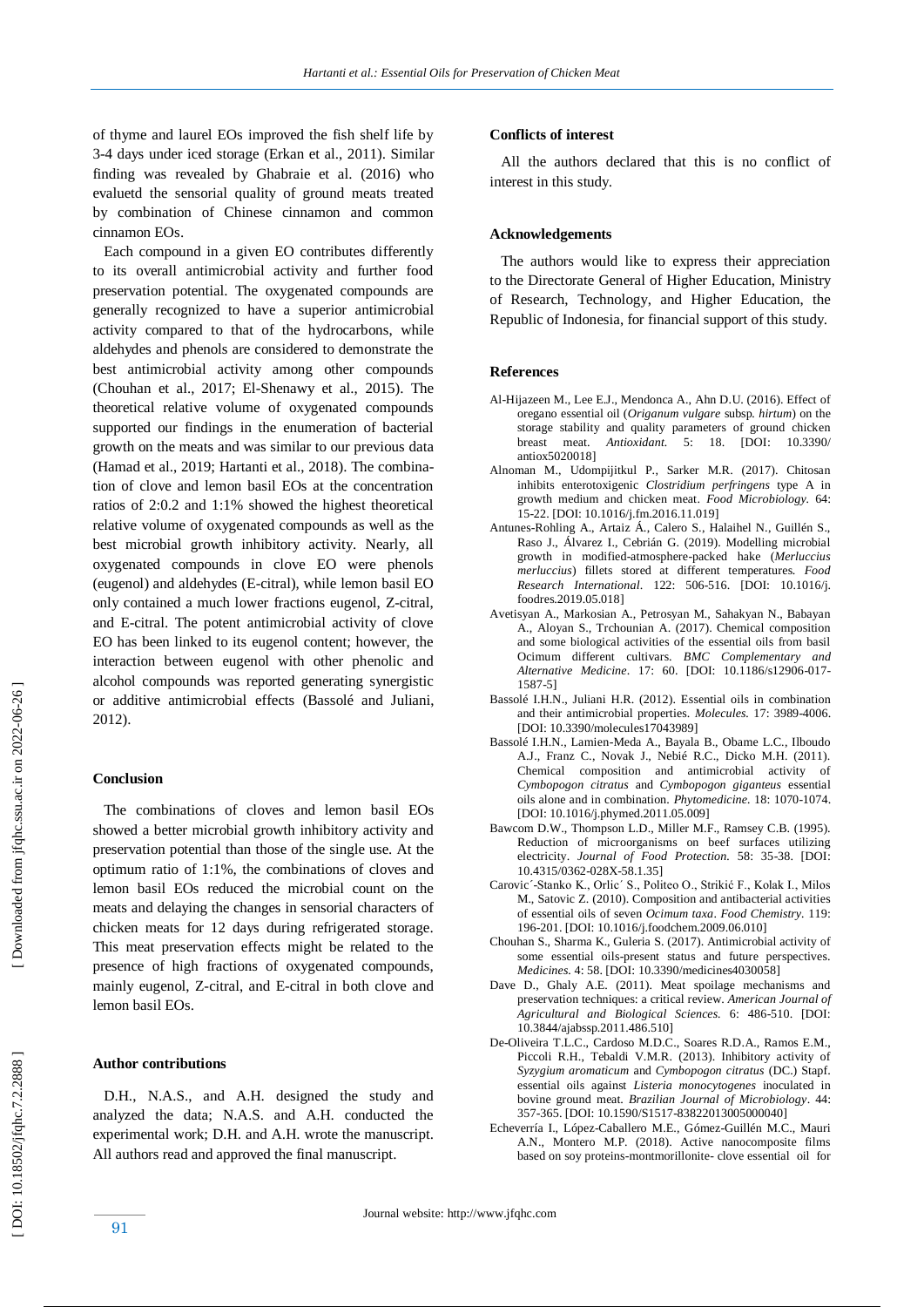the preservation of refrigerated bluefin tuna (*Thunnus thynnus*) fillets. *International Journal of Food Microbiology.* 266: 142 - 149. [DOI: 10.1016/j.ijfoodmicro.2017.10.003]

- El -Shenawy M.A., Baghdadi H.H., El -Hosseiny L.S. (2015). Antibacterial activity of plants essential oils against some epidemiologically relevant food -borne pathogens. *The Open Public Health Journal.* 8: 30 -34. [DOI: 10.2174/ 1874944501508010030]
- Erian I., Phillips C.J.C. (2017). Public understanding and attitudes towards meat chicken production and relations to consumption. *Animals.* 7: 20. [DOI: 10.3390/ani7030020]
- Erkan N., Tosun Ş.Y., Ulusoy Ş., Üretener G. (2011). The use of thyme and laurel essential oil treatments to extend the shelf life of bluefish (*Pomatomus saltatrix*) during storage in ice. *Journal für Verbraucherschutz und Lebensmittelsicherheit.* 6: 39 -48. [DOI: 10.1007/s00003 -010 -0587 -x]
- Gadisa E., Weldearegay G., Desta K., Tsegaye G., Hailu S., Jote K., Takele A. (2019). Combined antibacterial effect of essential oils from three most commonly used Ethiopian traditional medicinal plants on multidrug resistant bacteria. *BMC Complementary and Alternative Medicine*. 19: 24. [DOI: 10.1186/s12906 -019 -2429 -4]
- Ghabraie M., Vu K.D., Tata L., Salmieri S., Lacroix M. (2016). Antimicrobial effect of essential oils in combinations against five bacteria and their effect on sensorial quality of ground meat. *LWT-Food Science and Technology*. 66: 332 -339. [DOI: 10.1016/j.lwt.2015.10.055]
- Goni P., Lopez P., Sanchez C., Gómez -Lus R., Becerril R., Nerín C. (2009). Antimicrobial activity in the vapour phase of a combination of cinnamon and clove essential oils. *Food Chemistry.* 116: 982 -989. [DOI: 10.1016/j.foodchem.2009.03. 058]
- González -García S., Esteve -Llorens X., Moreira M.T., Feijoo G. (2018). Carbon footprint and nutritional quality of different human dietary choices. *Science of Total Environment.* 644: 77 - 94. [DOI: 10.1016/j.scitotenv.2018.06.339]
- Hamad A., Hartanti D. (2015). The use of essential oil of clove (*Syzygium aromaticum*) as tofu's natural preservative. *Farmasains.* 2: 289 -294.
- Hamad A., Mahardika M.G.P., Yuliani I., Hartanti D. (2017). Chemical constituents and antimicrobial activities of essential oils of *Syzygium polyanthum* and *Syzygium aromaticum*. *Rasayan Journal of Chemistry.* 10: 564 -569. [DOI: 10.7324/RJC.2017.1021693]
- Hamad A., Nuritasari A., Hartanti D. (2019). A combination of lemongrass and lemon basil essential oils inhibited bacterial growth and improved the shelf life of chicken fillets. *Asia - Pacific Journal of Science and Technology.* 24: 1 -9.
- Hartanti D., Haqqi M.Z.U., Hamad A. (2018). Potency of combination of essential oils of ginger and lemongrass as fresh chicken meat natural preservative. *Advanced Science Letters.* 24: 91 -94. [DOI: 10.1166/asl.2018.11929]
- Hinton A., Cason J.A. (2007). Changes in the bacterial flora of skin of processed broiler chickens washed in solutions of salicylic acid. *International Journal of Poultry Sciences.* 6: 960 -966. [DOI: 10.3923/ijps.2007.960.966]
- Huang L. (2018). Growth of non -toxigenic *Clostridium botulinum* mutant LNT01 in cooked beef: one -step kinetic analysis and comparison with *C. sporogenes* and *C. perfringens*. *Food Research International.* 107: 248 -256. [DOI: 10.1016/j. foodres.2018.02.028]
- Hulankova R., Borilova G., Abdullah F.A.A., Buchtova H. (2018). Microbiological quality of organic chicken meat during refrigerated storage in air and modified atmospheres. *British Poultry Science.* 59: 506 -513. [DOI: 10.1080/00071668.2018. 1496399]
- Hyldgaard M., Mygind T., Meyer R.L. (2012). Essential oils in food preservation: mode of action, synergies, and interactions with food matrix components. *Frontiers in Microbiology*. 3: 12. [DOI: 10.3389/fmicb.2012.00012]
- Jayasena D.D., Ahn D.U., Nam K.C., Jo C. (2013). Flavour chemistry of chicken meat: a review. *Asian -Australasian Journal of Animal Sciences.* 26: 732 -742. [DOI: 10.5713/ajas.

2012.12619]

- Kaya I., Yigit N., Benli M. (2008). Antimicrobial activity of various extracts of *Ocimum basilicum* L. and observation of the inhibition effect on bacterial cells by use of scanning electron microscopy. *African Journal of Traditional, Complementary and Alternative Medicines.* 5: 363 -369.
- Khalil A. (2013). Antimicrobial activity of ethanolic extracts of *Ocimum basilicum* leaf from Saudi Arabia. *Biotechnology*. 12: 61 -64. [DOI: 10.3923/biotech.2013.61.64]
- Kovács J.K., Felso P., Makszin L., Pápai Z., Horváth G., Ábrahám H., Palkovics T., Böszörményi A., Emődy L., Schneider G. (2016). Antimicrobial and virulence -modulating effects of clove essential oil on the foodborne pathogen *Campylobacter jejuni*. *Applied and Environmental Microbiology*. 82: 6158 - 6166. [DOI: 10.1128/AEM.01221 -16]
- Liu X., Cai J., Chen H., Zhong Q., Hou Y., Chen W., Chen W. (2020). Antibacterial activity and mechanism of linalool against *Pseudomonas aeruginosa*. *Microbial Pathogenesis.* 141: 103980. [DOI: 10.1016/j.micpath.2020.103980]
- Lv F., Liang H., Yuan Q., Li C. (2011). *In vitro* antimicrobial effects and mechanism of action of selected plant essential oil combinations against four food -related microorganisms. *Food Research International.* 44: 3057 -3064. [DOI: 10.1016/j. foodres.2011.07.030]
- Mäntele W., Deniz E. (2017). UV -VIS absorption spectroscopy: Lambert -Beer reloaded. *Spectrochimica Acta Part A: Molecular and Biomolecular Spectroscopy.* 173: 965 -968. [DOI: 10.1016/j.saa.2016.09.037]
- Mohamed M.S.M., Abdallah A.A., Mahran M.H., Shalaby A.M. (2018). Potential alternative treatment of ocular bacterial infections by oil derived from *Syzygium aromaticum* flower (clove). *Current Eye Research.* 43: 873 -881. [DOI: 10.1080/02713683.2018.1461907]
- Naveed R., Hussain I., Tawab A., Tariq M., Rahman M., Hameed S., Mahmood M.S., Siddique A.B., Iqbal M. (2013). Antimicrobial activity of the bioactive components of essential oils from Pakistani spices against *Salmonella* and other multi drug resistant bacteria. *BMC Complementary and Alternative*  Medicine. 13: 265. [DOI: 10.1186/1472-6882-13-265]
- Ortega -Ramirez L.A., Silva -Espinoza B.A., Vargas -Arispuro I., Gonzalez-Aguilar G.A., Cruz-Valenzuela M.R., Nazzaro F., Ayala -Zavala J.F. (2017). Combination of *Cymbopogon citratus* and *Allium cepa* essential oils increased antibacterial activity in leafy vegetables. *Journal of Science of Food and Agriculture.* 97: 2166 -2173. [DOI: 10.1002/jsfa.8025]
- Padalia R.C., Singh V.R., Bhatt G., Chauhan A., Upadhyay R.K., Verma R.S., Chanotiya C.S. (2018). Optimization of harvesting and post -harvest drying methods of *Ocimum africanum* Lour. for production of quality essential oil. *Journal of Essential Oil Research.* 30: 437 -443. [DOI: 10.1080/10412905.2018.1495110]
- Pandey A.K., Kumar P., Singh P., Tripathi N.N., Bajpai V.K. (2017). Essential oils: sources of antimicrobials and food preservatives. *Frontiers in Microbiology.* 7: 2161. [DOI: 10.3389/fmicb.2016.02161]
- Raeisi M., Tabaraei A., Hashemi M., Behnampour N. (2016). Effect of sodium alginate coating incorporated with nisin, *Cinnamomum zeylanicum*, and rosemary essential oils on microbial quality of chicken meat and fate of *Listeria monocytogenes* during refrigeration. *International Journal of Food Microbiology.* 238: 139 -145. [DOI: 10.1016/j. ijfoodmicro.2016.08.042]
- Ramezani -Fard E., Romano N., Goh Y.M., Oskoueian E., Ehteshami F., Ebrahimi M. (2016). The effect of different cooking methods on fatty acid composition and antioxidant activity of n -3 fatty acids fortified tilapia meat with or without clove essential oil. *Journal of Environmental Biology*. 37: 775 - 784.
- Rhayour K., Bouchikhi T., Tantaoui -Elaraki A., Sendide K., Remmal A. (2003). The mechanism of bactericidal action of oregano and clove essential oils and of their phenolic major components on *Escherichia coli* and *Bacillus subtilis*. *Journal of Essential Oil Research.* 15: 356 -362. [DOI: 10.1080/